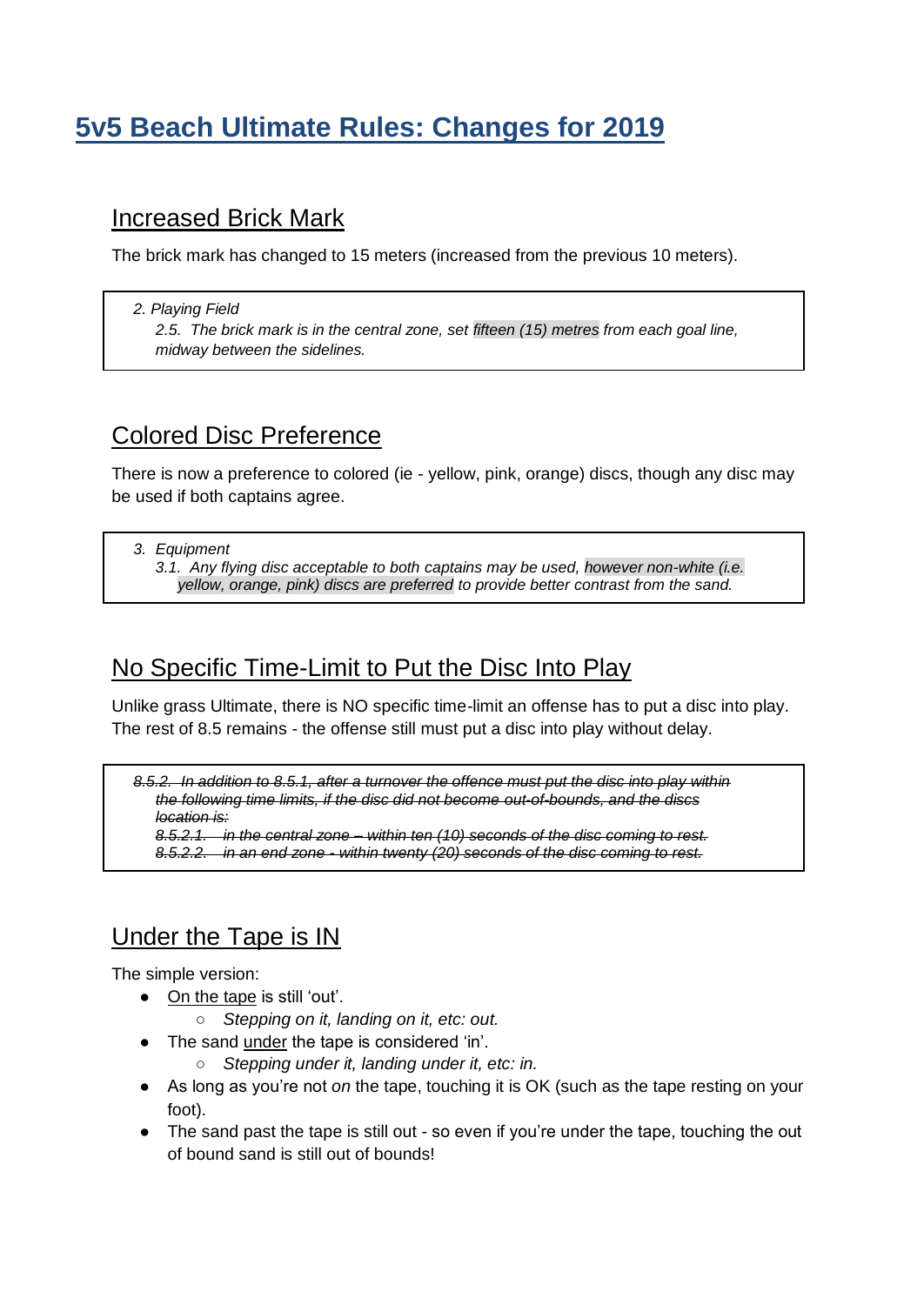- *Your foot is under the tape, but your foot is otherwise obviously out-ofbounds... you're out-of-bounds!*
- If you accidentally move the tape while doing something else, such as dragging your feet to stay in bounds, that's OK.
- You may not move the tape on purpose (unless play is dead and the boundaries need to get fixed for some reason.)

Under the tape doesn't automatically mean you're in-bounds: if your foot is under but past the outer edge of the tape, you're in contact with the out of bounds area!

| 2. Playing Field                                                                                 |
|--------------------------------------------------------------------------------------------------|
| 2.3 The perimeter lines are not part of the playing field. [See 11.1]                            |
| 2.3. The goal lines are the lines that separate the central zone from the end zones and are part |
| of the central zone.                                                                             |
| 2.3.1 The the top of the goal line tape is considered part of the central zone - contact with    |
| this is considered the same as contact with the central zone.                                    |
| 2.3.2 If any part of a player is contacting the area under the goal line tape (without           |
| touching the top of the goal line tape) and any other point of contact with the playing field    |
| is solely in the end zone, the player is considered to be in the end zone.                       |
| 2.5. Eight brightly-coloured, flexible objects (such as plastic cones) mark the corners of the   |
| central zone and the end zones. All perimeter and goal lines shall be marked with colored        |
| tape (the "field tape") between five (5) and ten (10) centimetres wide.                          |
| 2.5.1 If the field tape moves inadvertently, that is the new boundary.                           |
| 2.5.1.1 The field tape may be repositioned to match the original boundaries during               |
| stoppages or between points.                                                                     |
| 2.5.2 The field tape must not be purposefully moved away from its correct position               |
| 2.5.2.1. If the field tape has moved from the correct position, it may be repositioned           |
| while the disc is dead.                                                                          |
| 2.5.2.2. Inadvertent movement of the field tape that occurs while attempting to                  |
| keep a contact point in bounds, such as dragging feet to stay in-bounds, is                      |
| not a violation.                                                                                 |
|                                                                                                  |
| 11. Out-of-Bounds                                                                                |
| 11.1. The entire playing field is in-bounds.                                                     |
| 11.1.1. The area directly under the field tape is considered part of the playing field.          |
| 11.1.2. The portion of the field tape facing upwards is not considered part of the playing       |
| field - contact with this part of the tape is considered contact with the out-of-                |

*bounds area.* 

- *11.1.3. The rest of the field tape (the sides and portion facing the ground) is considered inbounds.*
- *11.1.4. All non-players are part of the out-of-bounds area.*

#### *Definition:*

*Top of the Field Tape: The top of the tape is the portion of the field tape that is facing upwards. Should the tape twist along its length, the 'top' is always the side that is facing up, even if that changes along the length.*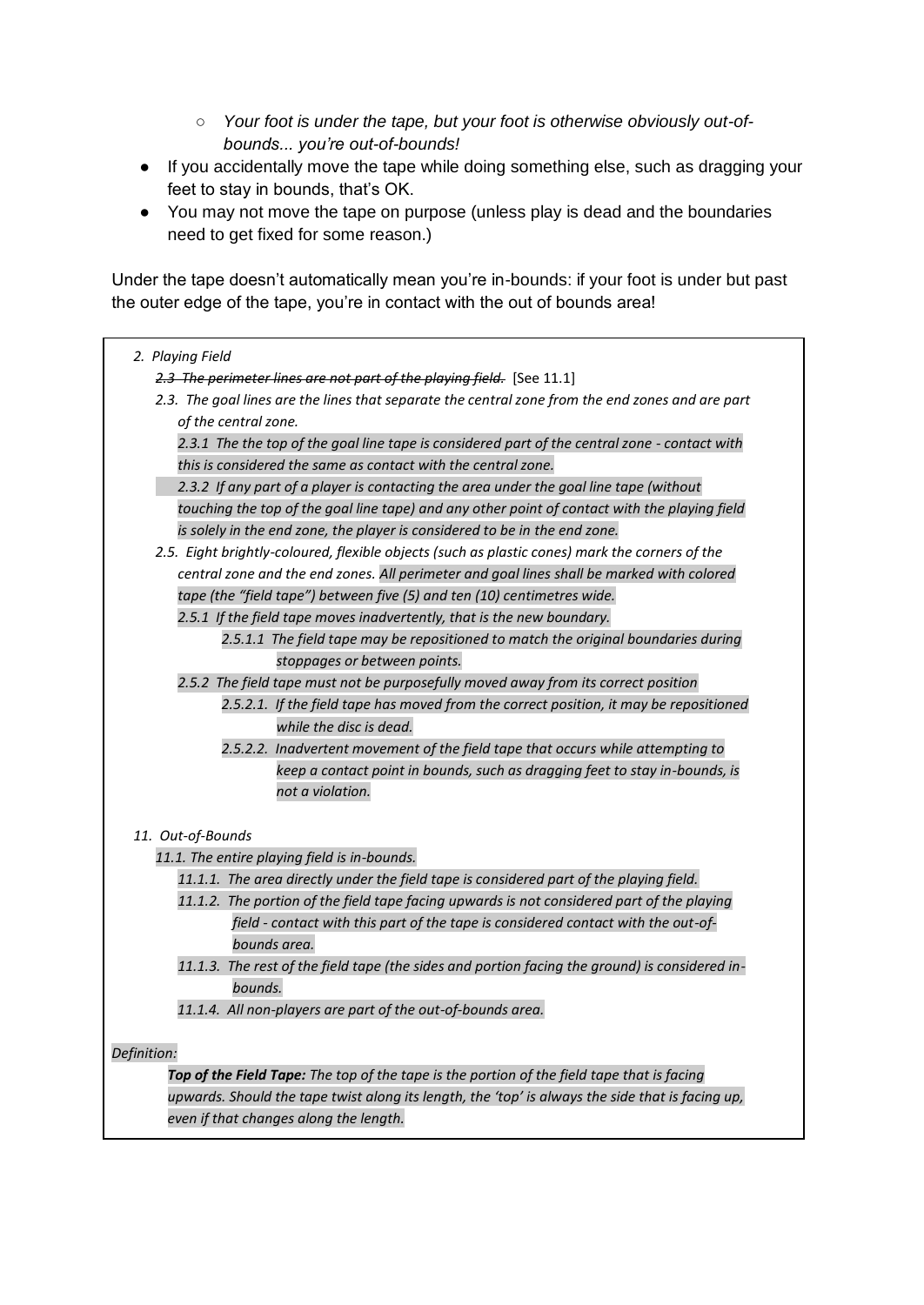# Sand in the Face - Injury or Foul

If a player gets sand in their face in a way that significantly impacts their play:

- They may call an "Injury".
	- It is resolved the same as any injury. Yes, this means if it was not caused by an opponent they need to sub or charge their team with a Time-Out.
- If it was caused by an opponent, they may call a Foul.
	- Like any other foul, the impact on the play may be relevant. *ie - A defender attempts a footblock as a disc is thrown. The throw is unaffected, but sand enters the throwers eyes. They may call a foul, but the result of the throw should stand.*
	- A Sand Foul is considered distinct from the action that caused it. *ie - A sand foul occurs as result of a legal block, but did not impact the throw. As the sand foul is distinct and separate from the block, the block should stand.*
- Players may also extend a stoppage to remove sand from their face.
- *"Significantly impacting play"* means the sand is more than just a nuisance; for example, impacting normal breathing or vision

Note: There are *no specific restrictions on footblocks*, unlike in some localized rulesets.

| 10. The Check                                                                             |
|-------------------------------------------------------------------------------------------|
| 10.3. Any player may briefly extend a stoppage of play to fix faulty equipment            |
| ("equipment"), or to remove interfering sand ("sand") from their face, but active         |
| play may not be stopped for this purpose.                                                 |
| 17. Fouls                                                                                 |
| 17.10. Sand Fouls:                                                                        |
| 17.10.1. A Sand Foul occurs when a player causes sand to fly into an opponent's face      |
| in a way that significantly interferes with their play, such as in the eyes or up their   |
| nose.                                                                                     |
| 17.10.2 A Sand Foul is considered distinct and separate to the action that caused it,     |
| and should be resolved separately as such.                                                |
| 19. Stoppages                                                                             |
| 19.1. Injury Stoppages                                                                    |
| 19.1.8. Sand in the face that impacts the ability to play (ie - in the eyes, up the nose, |
| etc.) may be treated as an injury.                                                        |